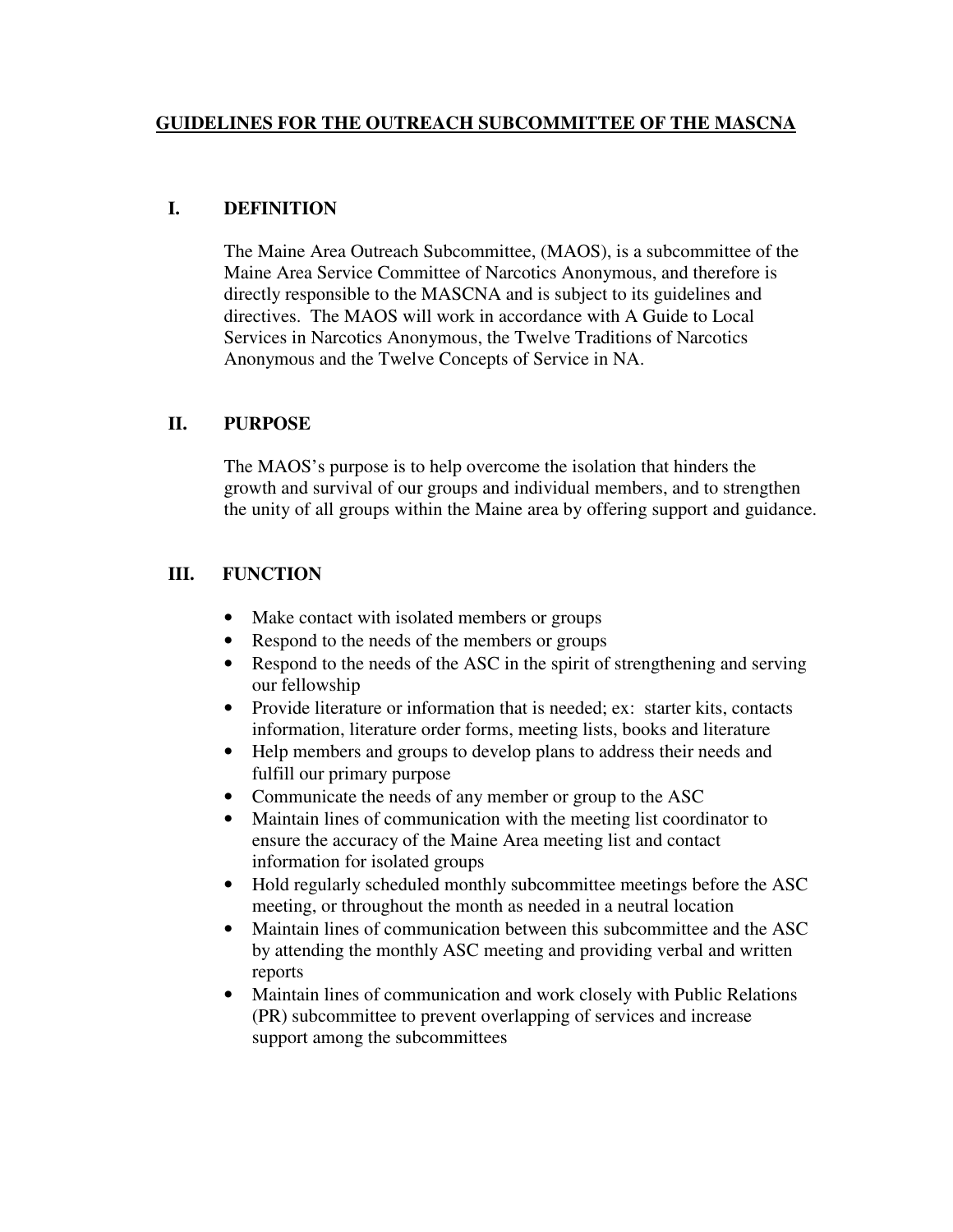### **IV. SUBCOMMITTEE STRUCTURE**

- This subcommittee will be open to all interested members of Narcotics Anonymous. NA members are encouraged to attend the subcommittee meetings
- The elected positions of the MAOS shall consist of: Chairperson, Vice-Chairperson and Secretary. All positions, with the exception of the Chairperson, who is elected by the MASCNA, are elected by a consensus of the MAOS
- All terms of office are one (1) year with eligibility for a second term of one (1) year, followed by two (2) years of ineligibility for that position
- If an elected committee member becomes unable to perform the duties of that position, a successor shall be voted in and approved at the next MAOS meeting. Should the Chairperson be unable to perform the duties of that position, the Vice-Chairperson will automatically assume the position of Chairperson until the next MASCNA meeting where a new Chairperson will be elected or appointed

# **V. GENERAL REQUIREMENTS FOR POSITIONS**

- Active participants of this subcommittee who have a commitment to service, the willingness, time and resources to do the job will fill all positions
- A working knowledge of the 12 Steps, 12 Traditions and 12 Concepts of Service in Narcotics Anonymous
- Complete abstinence as defined by NA is a requirement. Anything other than complete abstinence constitutes an automatic resignation from any elected position. Further requirements are stipulated under each description
- Attends all subcommittee meetings and contacts Chairperson when unable to attend
- Prior NA service experience

## **VI. POSITION REQUIREMENTS & DUTIES**

## **1. CHAIRPERSON**

Requirements & Duties

- a. Minimum of two (2) years clean
- b. Fulfills all general requirements
- c. Organizes subcommittee meetings and prepares agenda for each meeting
- d. Gives direction and maintains order at subcommittee meetings
- e. Provides a report and representation of the subcommittee at the monthly MASCNA meeting